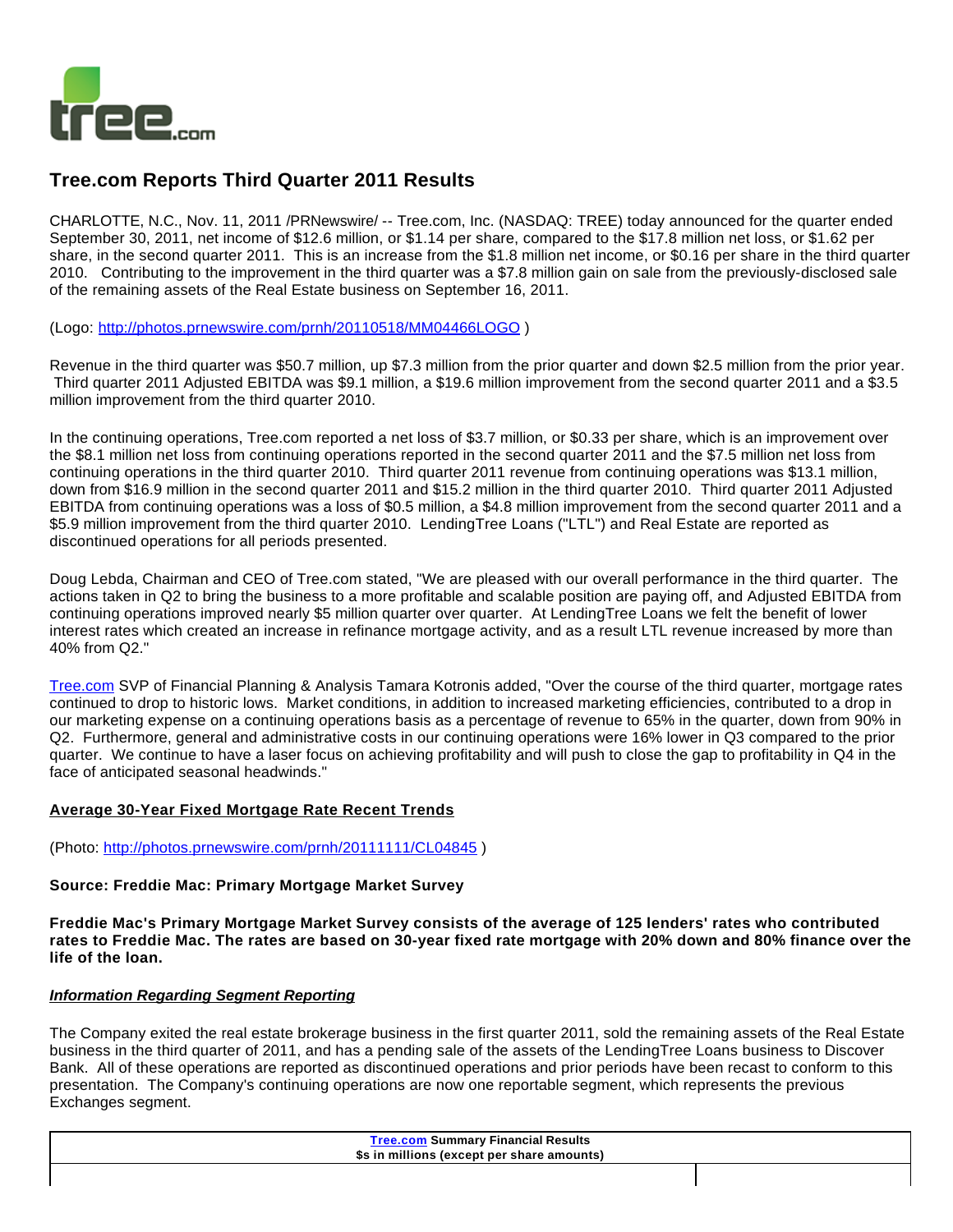|                                         |             |             | Q/Q       |              | Y/Y      |
|-----------------------------------------|-------------|-------------|-----------|--------------|----------|
|                                         | Q3 2011     | Q2 2011     | % Change  | Q3 2010      | % Change |
| Revenue                                 |             |             |           |              |          |
| Match Fees                              | \$<br>12.4  | \$<br>16.0  | (23%)     | \$<br>12.9   | (4%)     |
| Closed Loan Fees                        | \$<br>0.4   | \$<br>0.5   | (28%)     | \$<br>1.7    | (77%)    |
| Other                                   | \$<br>0.3   | \$<br>0.4   | (7%)      | \$<br>0.7    | (51%)    |
| <b>Revenue from Continuing Ops</b>      | \$<br>13.1  | \$<br>16.9  | (23%)     | \$<br>15.2   | (14%)    |
| <b>Revenue from Discontinued Ops</b>    | \$<br>37.6  | \$<br>26.5  | 42%       | \$<br>38.0   | (1%)     |
| <b>Total Revenue</b>                    | \$<br>50.7  | \$<br>43.4  | 17%       | \$<br>53.2   | (5%)     |
| Adjusted EBITDA *                       |             |             |           |              |          |
| <b>From Continuing Ops</b>              | \$<br>(0.5) | \$<br>(5.3) | 90%       | \$<br>(6.4)  | 92%      |
| <b>From Discontinued Ops</b>            | \$<br>9.6   | \$<br>(5.2) | <b>NM</b> | \$<br>12.0   | (20%)    |
| <b>Total Adjusted EBITDA</b>            | \$<br>9.1   | \$(10.5)    | <b>NM</b> | \$<br>5.6    | 61%      |
| EBITDA *                                |             |             |           |              |          |
| <b>From Continuing Ops</b>              | (2.2)<br>\$ | \$<br>(6.5) | 67%       | \$<br>(6.3)  | 66%      |
| <b>From Discontinued Ops</b>            | \$<br>9.0   | \$<br>(9.1) | <b>NM</b> | \$<br>10.3   | (13%)    |
| <b>Total EBITDA</b>                     | \$<br>6.8   | \$(15.6)    | <b>NM</b> | \$<br>4.0    | 72%      |
| Net Income/(Loss)                       |             |             |           |              |          |
| <b>Net Loss from Continuing Ops</b>     | (3.7)<br>\$ | \$<br>(8.1) | 54%       | \$<br>(7.5)  | 51%      |
| Net Income/(Loss) from Discontinued Ops | \$<br>16.3  | \$<br>(9.7) | <b>NM</b> | \$<br>9.3    | 74%      |
| Net Income/(Loss)                       | \$<br>12.6  | \$(17.8)    | <b>NM</b> | \$<br>1.8    | 593%     |
| Net Income/(Loss) Per Share             | \$<br>1.14  | \$(1.62)    | <b>NM</b> | \$<br>0.16   | 613%     |
| Diluted Net Income/(Loss) Per Share     | 1.13<br>\$  | \$(1.62)    | <b>NM</b> | 0.16<br>\$   | 606%     |
| <b>From Continuing Operations:</b>      |             |             |           |              |          |
| <b>Net Loss Per Share</b>               | \$ (0.33)   | \$ (0.73)   | 55%       | \$<br>(0.68) | 51%      |
| <b>Diluted Net Loss Per Share</b>       | \$ (0.33)   | \$ (0.73)   | 55%       | \$<br>(0.68) | 51%      |
| <b>Metric for Continuing Ops:</b>       |             |             |           |              |          |
| Matched requests (000s)                 | 277.0       | 311.4       | (11%)     | 282.5        | (2%)     |
| <b>Metrics for Discontinued Ops:</b>    |             |             |           |              |          |
| <b>LTL Purchased Loan Requests</b>      | 117.2       | 177.3       | (34%)     | 69.0         | 70%      |
| LTL Closing - units (000s)              | 3.5         | 3.0         | 14%       | 3.3          | 4%       |
| <b>LTL Closing - units (dollars)</b>    | \$746.9     | \$617.3     | 21%       | \$721.9      | 3%       |
|                                         |             |             |           |              |          |

NM = Not Meaningful

\* EBITDA and Adjusted EBITDA are Non-GAAP measures. Please see "Tree.com's Reconciliation of Non-GAAP Measures to GAAP" and "Tree.com's Principles of Financial Reporting" below for more information on Adjusted EBITDA

### **Information Regarding Q3 Results**

### **Continuing Operations**

Third quarter 2011 revenue from continuing operations was down \$3.8 million, or 23%, from the second quarter 2011, and down \$2.1 million, or 14%, from third quarter 2010. In the mortgage exchanges, revenue was down \$2.5 million, or 20%, compared to the second quarter 2011 driven by 18% fewer transmitted loan customers. While the continuing drop in interest rates created additional consumer activity and interest in refinancing, many lenders were at capacity in the quarter. This resulted in fewer lenders per transmitted consumer compared to the second quarter 2011. Non-mortgage transmitted consumer requests were down slightly, showing a 4% decrease from second quarter 2011. Combined, total mortgage and non-mortgage transmitted consumer requests were down 11%.

Looking year over year, revenue from continuing operations was down \$2.1 million, or 14% compared to the third quarter 2010, driven by lower mortgage exchange revenue. Total matched loan consumers were up 13% over the third quarter 2010. However, the average number of lenders per transmitted consumer declined 13%. Also, the Company has seen a year-overyear product shift from refinance mortgage toward purchase mortgage, which generates lower revenue per matched lead than refinance. Purchase as a percentage of total mortgage transmits increased from 41% in the third quarter 2010 to 45% in the third quarter 2011. The decrease in the number of lenders per transmitted consumer and the shift toward purchase mortgage are the primary drivers of the revenue decline compared to the third quarter 2010.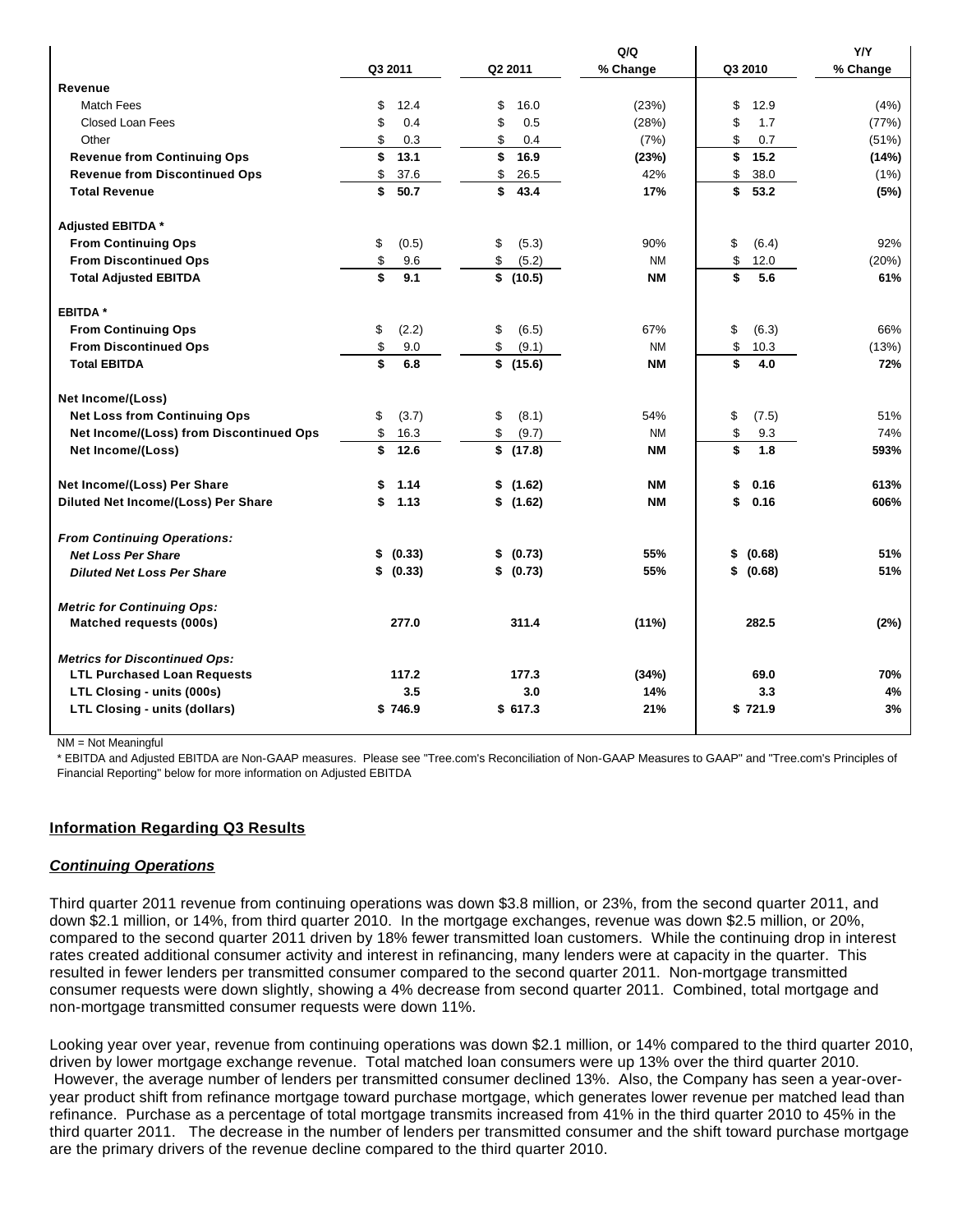Despite lower revenue, Adjusted EBITDA from continuing operations showed a substantial improvement in the third quarter 2011. Adjusted EBITDA from continuing operations in the third quarter was a loss of \$0.5 million, up from the \$5.3 million loss in the second quarter 2011 and the \$6.4 million loss in the third quarter 2010. In both the quarter-over-quarter and year-overyear comparisons, market conditions highlighted by lower interest rates as well as improved marketing efficiencies contributed to the Company's lower marketing expense. Total Selling and Marketing costs were down \$6.8 million, or 44%, from second quarter levels and down \$4.5 million, or 35%, from third quarter 2010. Additionally, third quarter 2011 results reflect reductions in fixed costs throughout the enterprise. General and administrative expense in the third quarter 2011 was 16% lower than the second quarter 2011 and 30% lower than the third quarter 2010.

# **Discontinued Operations**

In the third quarter 2011, LendingTree Loans realized the benefit of favorable market conditions, which resulted in an \$11.1 million, or 46%, increase in revenue in discontinued operations quarter over quarter. This was driven by an increase in closed units at LTL, up 14% quarter-over-quarter, and higher revenue per closed unit, which was up 28% over second quarter 2011. Looking year-over-year revenue in discontinued operations was down slightly, 1% lower compared to the third quarter 2010, with LTL up \$2.3 million on 4% more closed units and Real Estate down \$2.7 million reflecting the shutdown of the companyowned brokerage in early 2011.

Third quarter Adjusted EBITDA for discontinued operations was \$9.6 million, a \$14.7 million improvement over the second quarter 2011. LTL benefitted from lower marketing expense as a result of lower rates and improved marketing efficiencies, which contributed to the quarter-over-quarter Adjusted EBITDA improvement. Compared to the third quarter 2010, Adjusted EBITDA in discontinued operations was \$2.4 million lower. Although LTL produced higher revenue compared to the prior year, gross margins were flat due to loan officer compensation regulations that drove a \$2.3 million increase in variable compensation costs. Loan officer compensation increased from 20% of total revenue at LTL in the third quarter 2010 to 25% of total revenue in the third quarter 2011. In addition, general and administrative costs in discontinued operations in the third quarter 2011 were \$1.2 million, or 16%, higher than the third quarter 2010. This increase was driven largely by the acquisition of Surepoint which was completed in the first quarter 2011, and partially offset by lower real estate related fixed costs after the shutdown of the company owned brokerage operations in early 2011.

As of September 30, 2011, LendingTree Loans had two committed lines of credit totaling \$150.0 million of borrowing capacity, plus a \$25.0 million uncommitted line. In October, one of the two committed lines of credit was increased by \$25.0 million, and LendingTree Loans obtained a third warehouse line for \$100.0 million, bringing the total committed borrowing capacity to \$275.0 million. The \$25.0 million uncommitted line with one of these lenders was terminated on October 31, 2011. Borrowings under the lines of credit are used to fund, and are secured by, consumer residential loans that are held for sale. Loans under these lines of credit are repaid using proceeds from the sales of loans by LendingTree Loans. The loans held for sale and warehouse lines of credit balances as of September 30, 2011, were \$185.3 million and \$141.9 million, respectively.

In keeping with the Company's previously announced strategy, the Company has now exited the Real Estate business. As previously disclosed, in March 2011 the Company made the decision to discontinue the operations of the Company's real estate brokerage business. On September 16, 2011, the Company completed the sale of the remaining assets of the Real Estate business for a total sale price of \$8.25 million. Going forward, the Company will utilize third-party relationships to continue to monetize real estate traffic generated on the LendingTree site. Discontinued operations for the third quarter 2011 reflect \$0.5 million restructuring expense related to the asset sale and the discontinuation of certain contracts.

### **Liquidity and Capital Resources**

As of September 30, 2011, Tree.com had \$10.3 million in unrestricted cash and cash equivalents, compared to \$34.3 million as of June 30, 2011. During the third quarter the LendingTree Loans utilized an additional \$30 million of unrestricted cash for funding loans at LendingTree Loans. These loans were sold in October 2011, and the proceeds were returned to LendingTree Loans as unrestricted cash. LendingTree Loans elected to fund loans with its own cash in order to take advantage of the positive refinance market conditions as it reached borrowing capacity on its warehouse lines. LendingTree Loans has now increased its warehouse lines as discussed above.

During the third quarter and for the nine months of 2011, Tree.com did not purchase any shares under its previously announced \$10 million share repurchase program. The program began in February 2010 and has approximately \$4.3 million of share repurchase authorization remaining.

### **Update on Sale of LendingTree Loans Assets**

On November 7, 2011, Discover Bank elected to extend the end date upon which either party could terminate the Asset Purchase Agreement by 30 days to December 8, 2011, and paid the required extension payment of \$1 million to the Company's HLC, Inc. subsidiary. Discover Bank is permitted up to three additional 30-day extensions in certain circumstances. Discover Bank must pay a \$1 million extension fee to HLC, Inc. to exercise each of the second and third extensions and a \$2 million extension to exercise the fourth extension. All extension payments, including the one received in November, will be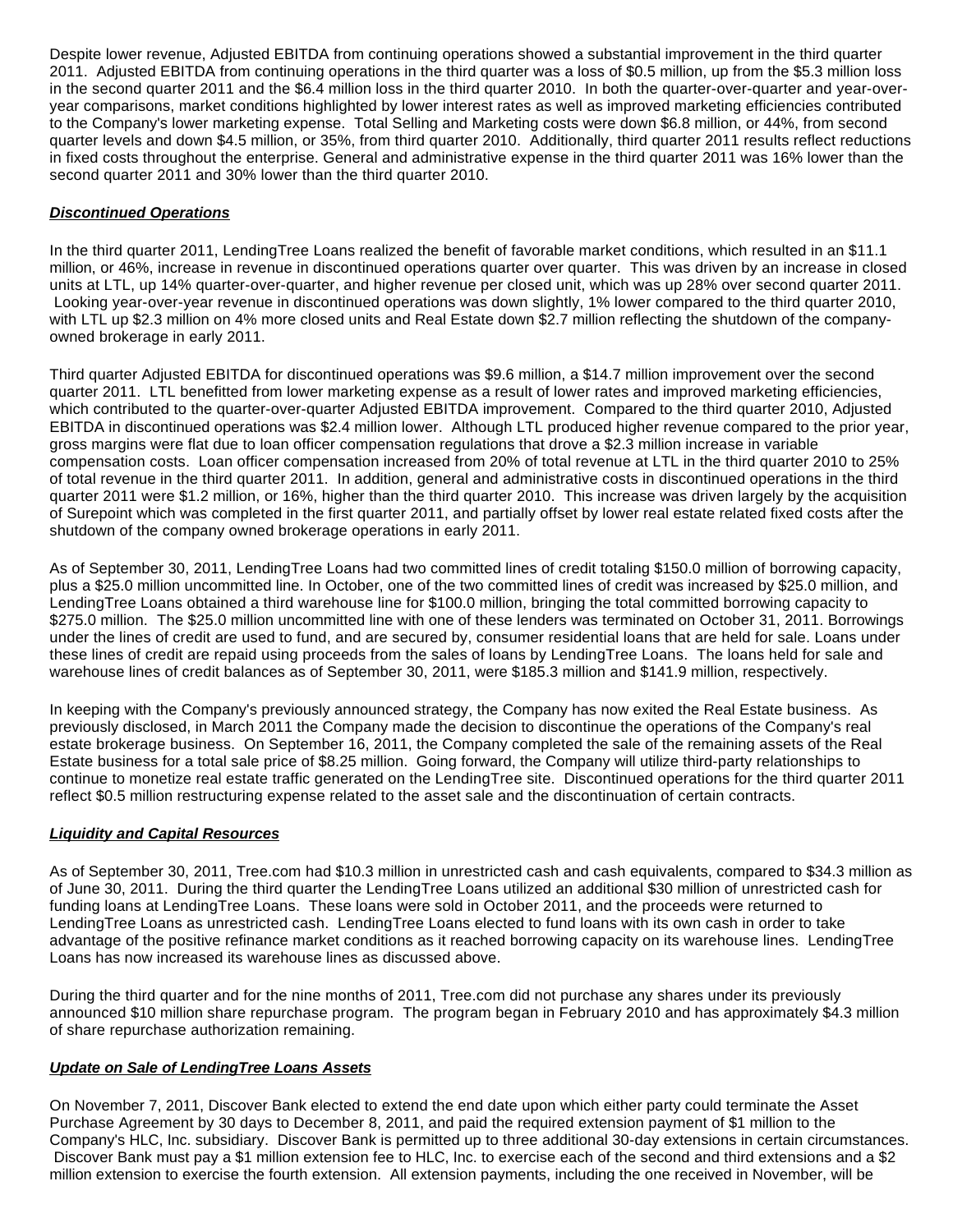credited against the purchase price due at closing. For a more complete discussion of the closing conditions, end date extension rights and associated fees, termination fees and other provisions of the Asset Purchase Agreement, please see the Company's definitive proxy statement filed with the Securities and Exchange Commission on August 2, 2011.

### **Conference Call**

Tree.com will audio cast its conference call with investors and analysts discussing Tree.com's third quarter financial results and certain other matters described herein on Friday, November 11, 2011 at 11:00 a.m. Eastern Time (ET). The live audio cast is open to the public at [http://investor-relations.tree.com/.](http://investor-relations.tree.com/)

Conference call Dial in #: 877-681-3367 719-325-4815 outside the United States/Canada

To listen to a replay of the call Toll free #: 888-203-1112 719-457-0820 from outside the United States/Canada Replay Passcode: 2002428 Replay will be available beginning at 2:00 p.m. Eastern Time on Friday, November 11 until 11:59 p.m. on Friday, December 2, 2011.

### **QUARTERLY FINANCIALS**

#### **TREE.COM, INC. AND SUBSIDIARIES CONSOLIDATED STATEMENTS OF OPERATIONS (Unaudited)**

|                                                                      | <b>Three Months Ended</b><br>September 30, |                          | <b>Nine Months Ended</b><br>September 30, |            |
|----------------------------------------------------------------------|--------------------------------------------|--------------------------|-------------------------------------------|------------|
|                                                                      | 2011                                       | 2010                     | 2011                                      | 2010       |
|                                                                      | (In thousands, except per share amounts)   |                          |                                           |            |
| Revenue                                                              | \$13,101                                   | \$15,204                 | \$43,951                                  | \$48,013   |
| Cost of revenue (exclusive of depreciation shown separately below)   | 1,001                                      | 1,346                    | 3,529                                     | 3,654      |
| Gross margin                                                         | 12,100                                     | 13,858                   | 40,422                                    | 44,359     |
| Operating expenses                                                   |                                            |                          |                                           |            |
| Selling and marketing expense                                        | 8,475                                      | 12,944                   | 39,246                                    | 38,901     |
| General and administrative expense                                   | 4,388                                      | 6,295                    | 15,059                                    | 18,666     |
| Product development                                                  | 681                                        | 805                      | 2,677                                     | 2,554      |
| Litigation settlements and contingencies                             | 212                                        | 74                       | 5,206                                     | 102        |
| Restructuring expense                                                | 498                                        | 46                       | 990                                       | 2,718      |
| Amortization of intangibles                                          | 213                                        | 307                      | 787                                       | 922        |
| Depreciation                                                         | 1,393                                      | 823                      | 3,677                                     | 2,297      |
| Asset impairments                                                    |                                            |                          | 250                                       |            |
| Total operating expenses                                             | 15,860                                     | 21,294                   | 67,892                                    | 66,160     |
| Operating loss                                                       | (3,760)                                    | (7, 436)                 | (27, 470)                                 | (21, 801)  |
| Other income (expense)                                               |                                            |                          |                                           |            |
| Interest income                                                      |                                            |                          |                                           | 7          |
| Interest expense                                                     | (110)                                      | (60)                     | (266)                                     | (392)      |
| Total other expense, net                                             | (110)                                      | (60)                     | (266)                                     | (385)      |
| Loss before income taxes                                             | (3,870)                                    | (7, 496)                 | (27, 736)                                 | (22, 186)  |
| Income tax benefit (provision)                                       | 185                                        | (42)                     | (117)                                     | (850)      |
| Net loss from continuing operations                                  | (3,685)                                    | (7, 538)                 | (27, 853)                                 | (23,036)   |
| Gain from sale of discontinued operations, net of tax                | 7,752                                      | $\overline{\phantom{0}}$ | 7,752                                     |            |
| Income (loss) from operations of discontinued operations, net of tax | 8,531                                      | 9,357                    | (24, 615)                                 | 17,910     |
| Income (loss) from discontinued operations                           | 16,283                                     | 9,357                    | (16, 863)                                 | 17,910     |
| Net income (loss) available to common shareholders                   | \$12,598                                   | \$1,819                  | \$(44,716)                                | \$(5, 126) |
| Weighted average common shares outstanding                           | 11,037                                     | 11,023                   | 10,978                                    | 10,993     |
| Weighted average diluted shares outstanding                          | 11,120                                     | 11,163                   | 10,978                                    | 10,993     |
| Net loss per share from continuing operations                        |                                            |                          |                                           |            |
| <b>Basic</b>                                                         | \$(0.33)                                   | \$(0.68)                 | \$(2.54)                                  | \$(2.10)   |
| Diluted                                                              | \$(0.33)                                   | \$(0.68)                 | \$(2.54)                                  | \$(2.10)   |
| Net income (loss) per share available to common shareholders         |                                            |                          |                                           |            |
| <b>Basic</b>                                                         | \$1.14                                     | \$0.16                   | \$(4.07)                                  | \$(0.47)   |
| <b>Diluted</b>                                                       | \$1.13                                     | \$0.16                   | \$(4.07)                                  | \$(0.47)   |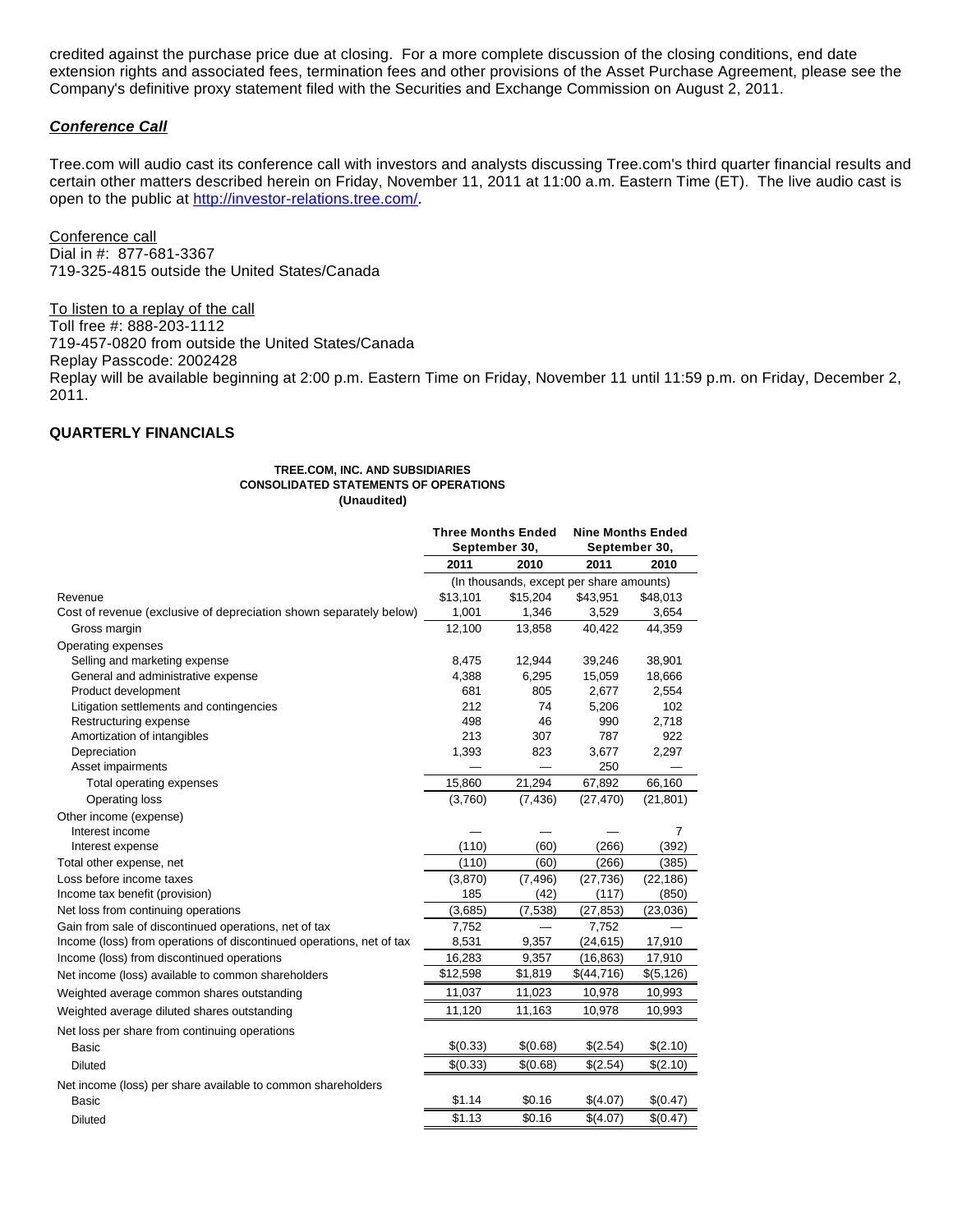### **TREE.COM, INC. AND SUBSIDIARIES CONSOLIDATED BALANCE SHEETS**

|                                                                                                                        | September 30,<br>2011                                    | December 31,<br>2010 |
|------------------------------------------------------------------------------------------------------------------------|----------------------------------------------------------|----------------------|
|                                                                                                                        | (unaudited)                                              |                      |
|                                                                                                                        | (In thousands, except<br>par value and share<br>amounts) |                      |
|                                                                                                                        |                                                          |                      |
|                                                                                                                        |                                                          |                      |
| <b>ASSETS:</b>                                                                                                         |                                                          |                      |
| Cash and cash equivalents                                                                                              | \$10,331                                                 | \$68,819             |
| Restricted cash and cash equivalents                                                                                   | 12,955                                                   | 8,155                |
| Accounts receivable, net of allowance of \$118 and \$131, respectively                                                 | 5,443                                                    | 3,564                |
| Prepaid and other current assets                                                                                       | 1,038                                                    | 1,043                |
| Current assets of discontinued operations                                                                              | 203,950                                                  | 130,701              |
| Total current assets                                                                                                   | 233,717                                                  | 212,282              |
| Property and equipment, net                                                                                            | 9,191                                                    | 7,598                |
| Goodwill                                                                                                               | 3,632                                                    | 3,632                |
| Intangible assets, net                                                                                                 | 40,295                                                   | 41,319               |
| Other non-current assets                                                                                               | 241                                                      | 116                  |
| Non-current assets of discontinued operations                                                                          | 10,094                                                   | 17,855               |
| Total assets                                                                                                           | \$297,170                                                | \$282,802            |
| <b>LIABILITIES:</b>                                                                                                    |                                                          |                      |
| Accounts payable, trade                                                                                                | \$11,691                                                 | \$6,562              |
| Deferred revenue                                                                                                       | 216                                                      | 312                  |
| Deferred income taxes                                                                                                  | 4,221                                                    | 2,358                |
| Accrued expenses and other current liabilities                                                                         | 19,116                                                   | 23,881               |
| Current liabilities of discontinued operations                                                                         | 167,565                                                  | 118,220              |
| <b>Total current liabilities</b>                                                                                       | 202,809                                                  | 151,333              |
| Income taxes payable                                                                                                   | 59                                                       | 96                   |
| Other long-term liabilities                                                                                            | 4,156                                                    | 3,168                |
| Deferred income taxes                                                                                                  | 12,201                                                   | 13,962               |
| Non-current liabilities of discontinued operations                                                                     | 18,797                                                   | 12,422               |
| <b>Total liabilities</b>                                                                                               | 238,022                                                  | 180,981              |
| Commitments and contingencies                                                                                          |                                                          |                      |
| <b>SHAREHOLDERS' EQUITY:</b>                                                                                           |                                                          |                      |
| Preferred stock \$.01 par value; authorized 5,000,000 shares; none issued or outstanding                               |                                                          |                      |
| Common stock \$.01 par value; authorized 50,000,000 shares; issued 12,165,992 and 11,893,468 shares, respectively, and |                                                          |                      |
| outstanding 11,042,731 and 10,770,207 shares, respectively                                                             | 121                                                      | 118                  |
| Additional paid-in capital                                                                                             | 910,877                                                  | 908,837              |
| <b>Accumulated deficit</b>                                                                                             | (843, 318)                                               | (798, 602)           |
| Treasury stock 1,123,261 shares                                                                                        | (8,532)                                                  | (8,532)              |
| Total shareholders' equity                                                                                             | 59,148                                                   | 101,821              |
| Total liabilities and shareholders' equity                                                                             | \$297,170                                                | \$282,802            |

### **TREE.COM, INC. AND SUBSIDIARIES CONSOLIDATED STATEMENTS OF CASH FLOWS (Unaudited)**

|                                                                                                                                              | <b>Nine Months Ended</b><br>September 30, |            |
|----------------------------------------------------------------------------------------------------------------------------------------------|-------------------------------------------|------------|
|                                                                                                                                              | 2011                                      | 2010       |
|                                                                                                                                              | (In thousands)                            |            |
| Cash flows from operating activities attributable to continuing operations:                                                                  |                                           |            |
| Net loss                                                                                                                                     | \$(44,716)                                | \$(5, 126) |
| Less (income) loss from discontinued operations, net of tax                                                                                  | 16,863                                    | (17,910)   |
| Net loss from continuing operations                                                                                                          | (27, 853)                                 | (23,036)   |
| Adjustments to reconcile net loss from continuing operations to net cash used in operating activities attributable to continuing operations: |                                           |            |
| Loss on disposal of fixed assets                                                                                                             | 210                                       | 3          |
| Amortization of intangibles                                                                                                                  | 787                                       | 922        |
| Depreciation                                                                                                                                 | 3,677                                     | 2,297      |
| Intangible impairment                                                                                                                        | 250                                       |            |
| Non-cash compensation expense                                                                                                                | 2,731                                     | 2,423      |
| Non-cash restructuring expense                                                                                                               |                                           | 93         |
| Deferred income taxes                                                                                                                        | 101                                       | 1,023      |
| Bad debt expense                                                                                                                             | 32                                        | 45         |
| Changes in current assets and liabilities:                                                                                                   |                                           |            |
| Accounts receivable                                                                                                                          | (1, 911)                                  | 212        |
| Prepaid and other current assets                                                                                                             | (122)                                     | (898)      |
| Accounts payable and other current liabilities                                                                                               | 385                                       | (15, 658)  |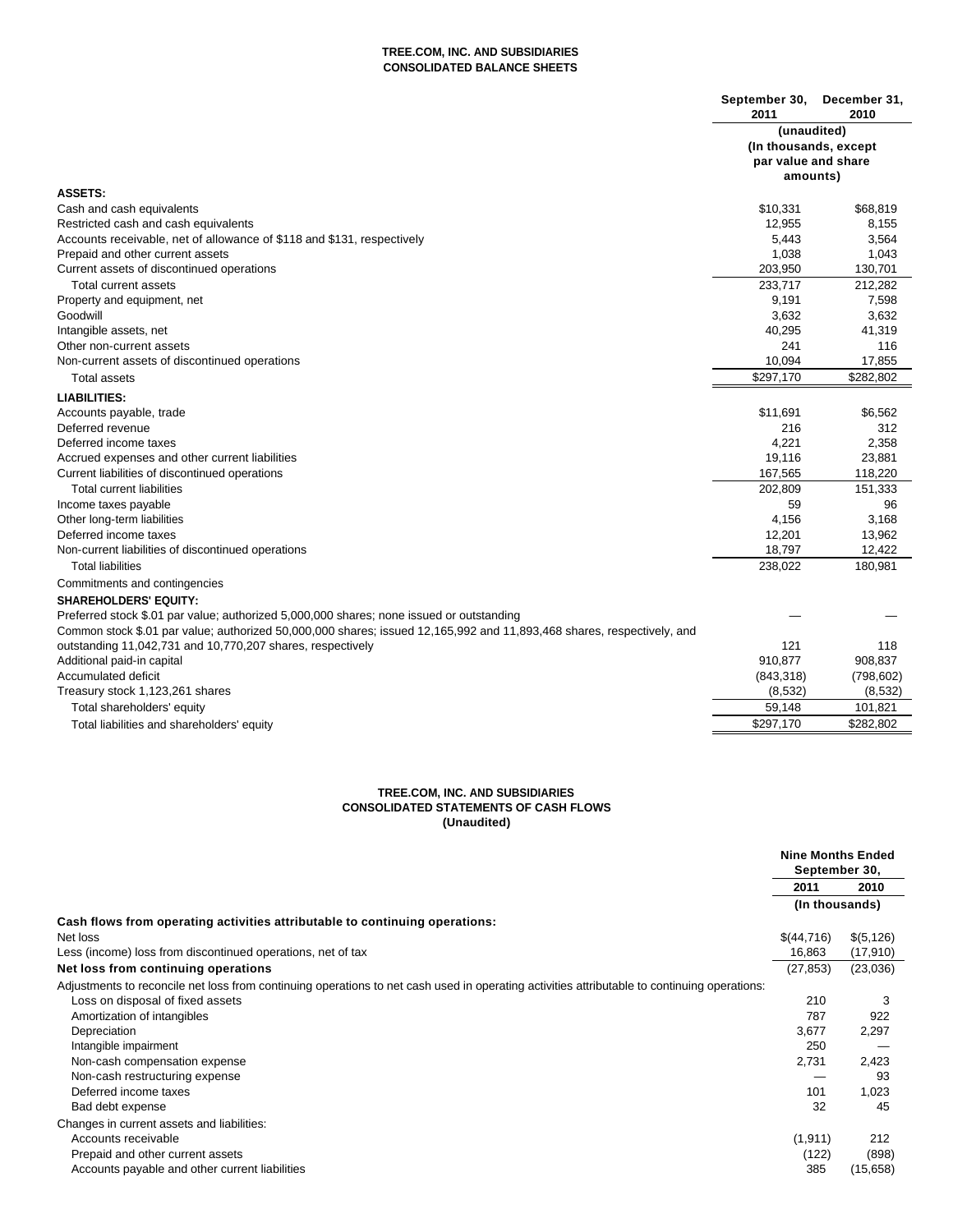| Income taxes payable<br>Deferred revenue                                          | (58)<br>(96) | (388)<br>(155) |
|-----------------------------------------------------------------------------------|--------------|----------------|
| Other, net                                                                        | 988          | 3,043          |
| Net cash used in operating activities attributable to continuing operations       | (20, 879)    | (30,074)       |
| Cash flows from investing activities attributable to continuing operations:       |              |                |
| Capital expenditures                                                              | (5,480)      | (3,743)        |
| Acquisitions                                                                      |              | (50)           |
| Other, net                                                                        | (1,488)      | 2,186          |
| Net cash used in investing activities attributable to continuing operations       | (6,968)      | (1,607)        |
| Cash flows from financing activities attributable to continuing operations:       |              |                |
| Issuance of common stock, net of withholding taxes                                | (950)        | (575)          |
| Purchase of treasury stock                                                        |              | (4,705)        |
| (Increase) decrease in restricted cash                                            | (3,325)      | 150            |
| Net cash used in financing activities attributable to continuing operations       | (4,275)      | (5, 130)       |
| Total cash used in continuing operations                                          | (32,122)     | (36, 811)      |
| Net cash used in operating activities attributable to discontinued operations     | (58, 317)    | (52, 362)      |
| Net cash used in investing activities attributable to discontinued operations     | (9,310)      | (1,256)        |
| Net cash provided by financing activities attributable to discontinued operations | 41,261       | 61,630         |
| Total cash provided by (used in) discontinued operations                          | (26, 366)    | 8,012          |
| Net decrease in cash and cash equivalents                                         | (58, 488)    | (28, 799)      |
| Cash and cash equivalents at beginning of period                                  | 68,819       | 86,093         |
| Cash and cash equivalents at end of period                                        | \$10,331     | \$57,294       |

### **TREE.COM'S RECONCILIATION OF NON-GAAP MEASURES TO GAAP (\$ in thousands):**

EBITDA and Adjusted EBITDA are Non-GAAP measures. Below is a reconciliation of operating loss to EBITDA and Adjusted EBITDA, and operating loss to net loss. See "Tree.com's Principals of Financial Reporting" for further discussion of the Company's use of these Non-GAAP measures.

| September 30,<br>September 30,<br><b>June 30,</b><br>2011<br>2011<br>2010<br>(Dollars in thousands)<br>Operating loss from continuing operations<br>\$(3,760)<br>\$(7,968)<br>\$(7,436)<br>Adjustments to reconcile to EBITDA and Adjusted EBITDA:<br>213<br>Amortization of intangibles<br>267<br>307<br>1,393<br>1,225<br>823<br>Depreciation<br>EBITDA from continuing operations<br>(2, 154)<br>(6, 476)<br>(6,306)<br>498<br>Restructuring expense<br>398<br>46<br>Asset impairments<br>250<br>Loss on disposal of assets<br>99<br>111<br>788<br>Non-cash compensation<br>824<br>656<br>Litigation settlements and contingencies<br>212<br>245<br>74<br>Post acquisition adjustments<br>(652)<br>(849)<br>\$(521)<br>\$(5,336)<br>\$(6,379)<br>Adjusted EBITDA from continuing operations<br>\$9,357<br>Operating loss from discontinued operations<br>\$8,531<br>\$(9,737)<br>Adjustments to reconcile to EBITDA and Adjusted EBITDA:<br>Amortization of intangibles<br>212<br>44<br>71<br>589<br>Depreciation<br>394<br>701<br>8,969<br>(9,077)<br>10,270<br>EBITDA from discontinued operations<br>509<br>3,906<br>275<br>Restructuring expense<br>Asset impairments<br>Loss on disposal of assets<br>27<br>Non-cash compensation<br>75<br>5<br>122<br>15<br>Litigation settlements and contingencies<br>$\overline{4}$<br>1,547<br>Post acquisition adjustments<br>(221)<br>\$9.584<br>\$(5, 151)<br>\$11,993<br>Adjusted EBITDA from discontinued operations<br>Reconciliation to net loss:<br>\$(7,436)<br>Operating loss from continuing operations per above<br>\$(3,760)<br>\$(7,968)<br>Other expense, net<br>(110)<br>(76)<br>(60)<br>Loss before income taxes<br>(8,044)<br>(3,870)<br>(7, 496)<br>Income tax provision<br>185<br>(37)<br>(42)<br>Net loss from continuing operations<br>(3,685)<br>(8,081)<br>(7, 538)<br>Gain from sale of discontinued operations<br>7,752<br>8,531<br>(9,737)<br>Income (loss) from discontinued operations, net of tax<br>9,357<br>\$12,598 |                   | <b>Three Months Ended</b> |            |         |  |  |
|---------------------------------------------------------------------------------------------------------------------------------------------------------------------------------------------------------------------------------------------------------------------------------------------------------------------------------------------------------------------------------------------------------------------------------------------------------------------------------------------------------------------------------------------------------------------------------------------------------------------------------------------------------------------------------------------------------------------------------------------------------------------------------------------------------------------------------------------------------------------------------------------------------------------------------------------------------------------------------------------------------------------------------------------------------------------------------------------------------------------------------------------------------------------------------------------------------------------------------------------------------------------------------------------------------------------------------------------------------------------------------------------------------------------------------------------------------------------------------------------------------------------------------------------------------------------------------------------------------------------------------------------------------------------------------------------------------------------------------------------------------------------------------------------------------------------------------------------------------------------------------------------------------------------------------------------------------------------------------------------------|-------------------|---------------------------|------------|---------|--|--|
|                                                                                                                                                                                                                                                                                                                                                                                                                                                                                                                                                                                                                                                                                                                                                                                                                                                                                                                                                                                                                                                                                                                                                                                                                                                                                                                                                                                                                                                                                                                                                                                                                                                                                                                                                                                                                                                                                                                                                                                                   |                   |                           |            |         |  |  |
|                                                                                                                                                                                                                                                                                                                                                                                                                                                                                                                                                                                                                                                                                                                                                                                                                                                                                                                                                                                                                                                                                                                                                                                                                                                                                                                                                                                                                                                                                                                                                                                                                                                                                                                                                                                                                                                                                                                                                                                                   |                   |                           |            |         |  |  |
|                                                                                                                                                                                                                                                                                                                                                                                                                                                                                                                                                                                                                                                                                                                                                                                                                                                                                                                                                                                                                                                                                                                                                                                                                                                                                                                                                                                                                                                                                                                                                                                                                                                                                                                                                                                                                                                                                                                                                                                                   |                   |                           |            |         |  |  |
|                                                                                                                                                                                                                                                                                                                                                                                                                                                                                                                                                                                                                                                                                                                                                                                                                                                                                                                                                                                                                                                                                                                                                                                                                                                                                                                                                                                                                                                                                                                                                                                                                                                                                                                                                                                                                                                                                                                                                                                                   |                   |                           |            |         |  |  |
|                                                                                                                                                                                                                                                                                                                                                                                                                                                                                                                                                                                                                                                                                                                                                                                                                                                                                                                                                                                                                                                                                                                                                                                                                                                                                                                                                                                                                                                                                                                                                                                                                                                                                                                                                                                                                                                                                                                                                                                                   |                   |                           |            |         |  |  |
|                                                                                                                                                                                                                                                                                                                                                                                                                                                                                                                                                                                                                                                                                                                                                                                                                                                                                                                                                                                                                                                                                                                                                                                                                                                                                                                                                                                                                                                                                                                                                                                                                                                                                                                                                                                                                                                                                                                                                                                                   |                   |                           |            |         |  |  |
|                                                                                                                                                                                                                                                                                                                                                                                                                                                                                                                                                                                                                                                                                                                                                                                                                                                                                                                                                                                                                                                                                                                                                                                                                                                                                                                                                                                                                                                                                                                                                                                                                                                                                                                                                                                                                                                                                                                                                                                                   |                   |                           |            |         |  |  |
|                                                                                                                                                                                                                                                                                                                                                                                                                                                                                                                                                                                                                                                                                                                                                                                                                                                                                                                                                                                                                                                                                                                                                                                                                                                                                                                                                                                                                                                                                                                                                                                                                                                                                                                                                                                                                                                                                                                                                                                                   |                   |                           |            |         |  |  |
|                                                                                                                                                                                                                                                                                                                                                                                                                                                                                                                                                                                                                                                                                                                                                                                                                                                                                                                                                                                                                                                                                                                                                                                                                                                                                                                                                                                                                                                                                                                                                                                                                                                                                                                                                                                                                                                                                                                                                                                                   |                   |                           |            |         |  |  |
|                                                                                                                                                                                                                                                                                                                                                                                                                                                                                                                                                                                                                                                                                                                                                                                                                                                                                                                                                                                                                                                                                                                                                                                                                                                                                                                                                                                                                                                                                                                                                                                                                                                                                                                                                                                                                                                                                                                                                                                                   |                   |                           |            |         |  |  |
|                                                                                                                                                                                                                                                                                                                                                                                                                                                                                                                                                                                                                                                                                                                                                                                                                                                                                                                                                                                                                                                                                                                                                                                                                                                                                                                                                                                                                                                                                                                                                                                                                                                                                                                                                                                                                                                                                                                                                                                                   |                   |                           |            |         |  |  |
|                                                                                                                                                                                                                                                                                                                                                                                                                                                                                                                                                                                                                                                                                                                                                                                                                                                                                                                                                                                                                                                                                                                                                                                                                                                                                                                                                                                                                                                                                                                                                                                                                                                                                                                                                                                                                                                                                                                                                                                                   |                   |                           |            |         |  |  |
|                                                                                                                                                                                                                                                                                                                                                                                                                                                                                                                                                                                                                                                                                                                                                                                                                                                                                                                                                                                                                                                                                                                                                                                                                                                                                                                                                                                                                                                                                                                                                                                                                                                                                                                                                                                                                                                                                                                                                                                                   |                   |                           |            |         |  |  |
|                                                                                                                                                                                                                                                                                                                                                                                                                                                                                                                                                                                                                                                                                                                                                                                                                                                                                                                                                                                                                                                                                                                                                                                                                                                                                                                                                                                                                                                                                                                                                                                                                                                                                                                                                                                                                                                                                                                                                                                                   |                   |                           |            |         |  |  |
|                                                                                                                                                                                                                                                                                                                                                                                                                                                                                                                                                                                                                                                                                                                                                                                                                                                                                                                                                                                                                                                                                                                                                                                                                                                                                                                                                                                                                                                                                                                                                                                                                                                                                                                                                                                                                                                                                                                                                                                                   |                   |                           |            |         |  |  |
|                                                                                                                                                                                                                                                                                                                                                                                                                                                                                                                                                                                                                                                                                                                                                                                                                                                                                                                                                                                                                                                                                                                                                                                                                                                                                                                                                                                                                                                                                                                                                                                                                                                                                                                                                                                                                                                                                                                                                                                                   |                   |                           |            |         |  |  |
|                                                                                                                                                                                                                                                                                                                                                                                                                                                                                                                                                                                                                                                                                                                                                                                                                                                                                                                                                                                                                                                                                                                                                                                                                                                                                                                                                                                                                                                                                                                                                                                                                                                                                                                                                                                                                                                                                                                                                                                                   |                   |                           |            |         |  |  |
|                                                                                                                                                                                                                                                                                                                                                                                                                                                                                                                                                                                                                                                                                                                                                                                                                                                                                                                                                                                                                                                                                                                                                                                                                                                                                                                                                                                                                                                                                                                                                                                                                                                                                                                                                                                                                                                                                                                                                                                                   |                   |                           |            |         |  |  |
|                                                                                                                                                                                                                                                                                                                                                                                                                                                                                                                                                                                                                                                                                                                                                                                                                                                                                                                                                                                                                                                                                                                                                                                                                                                                                                                                                                                                                                                                                                                                                                                                                                                                                                                                                                                                                                                                                                                                                                                                   |                   |                           |            |         |  |  |
|                                                                                                                                                                                                                                                                                                                                                                                                                                                                                                                                                                                                                                                                                                                                                                                                                                                                                                                                                                                                                                                                                                                                                                                                                                                                                                                                                                                                                                                                                                                                                                                                                                                                                                                                                                                                                                                                                                                                                                                                   |                   |                           |            |         |  |  |
|                                                                                                                                                                                                                                                                                                                                                                                                                                                                                                                                                                                                                                                                                                                                                                                                                                                                                                                                                                                                                                                                                                                                                                                                                                                                                                                                                                                                                                                                                                                                                                                                                                                                                                                                                                                                                                                                                                                                                                                                   |                   |                           |            |         |  |  |
|                                                                                                                                                                                                                                                                                                                                                                                                                                                                                                                                                                                                                                                                                                                                                                                                                                                                                                                                                                                                                                                                                                                                                                                                                                                                                                                                                                                                                                                                                                                                                                                                                                                                                                                                                                                                                                                                                                                                                                                                   |                   |                           |            |         |  |  |
|                                                                                                                                                                                                                                                                                                                                                                                                                                                                                                                                                                                                                                                                                                                                                                                                                                                                                                                                                                                                                                                                                                                                                                                                                                                                                                                                                                                                                                                                                                                                                                                                                                                                                                                                                                                                                                                                                                                                                                                                   |                   |                           |            |         |  |  |
|                                                                                                                                                                                                                                                                                                                                                                                                                                                                                                                                                                                                                                                                                                                                                                                                                                                                                                                                                                                                                                                                                                                                                                                                                                                                                                                                                                                                                                                                                                                                                                                                                                                                                                                                                                                                                                                                                                                                                                                                   |                   |                           |            |         |  |  |
|                                                                                                                                                                                                                                                                                                                                                                                                                                                                                                                                                                                                                                                                                                                                                                                                                                                                                                                                                                                                                                                                                                                                                                                                                                                                                                                                                                                                                                                                                                                                                                                                                                                                                                                                                                                                                                                                                                                                                                                                   |                   |                           |            |         |  |  |
|                                                                                                                                                                                                                                                                                                                                                                                                                                                                                                                                                                                                                                                                                                                                                                                                                                                                                                                                                                                                                                                                                                                                                                                                                                                                                                                                                                                                                                                                                                                                                                                                                                                                                                                                                                                                                                                                                                                                                                                                   |                   |                           |            |         |  |  |
|                                                                                                                                                                                                                                                                                                                                                                                                                                                                                                                                                                                                                                                                                                                                                                                                                                                                                                                                                                                                                                                                                                                                                                                                                                                                                                                                                                                                                                                                                                                                                                                                                                                                                                                                                                                                                                                                                                                                                                                                   |                   |                           |            |         |  |  |
|                                                                                                                                                                                                                                                                                                                                                                                                                                                                                                                                                                                                                                                                                                                                                                                                                                                                                                                                                                                                                                                                                                                                                                                                                                                                                                                                                                                                                                                                                                                                                                                                                                                                                                                                                                                                                                                                                                                                                                                                   |                   |                           |            |         |  |  |
|                                                                                                                                                                                                                                                                                                                                                                                                                                                                                                                                                                                                                                                                                                                                                                                                                                                                                                                                                                                                                                                                                                                                                                                                                                                                                                                                                                                                                                                                                                                                                                                                                                                                                                                                                                                                                                                                                                                                                                                                   |                   |                           |            |         |  |  |
|                                                                                                                                                                                                                                                                                                                                                                                                                                                                                                                                                                                                                                                                                                                                                                                                                                                                                                                                                                                                                                                                                                                                                                                                                                                                                                                                                                                                                                                                                                                                                                                                                                                                                                                                                                                                                                                                                                                                                                                                   |                   |                           |            |         |  |  |
|                                                                                                                                                                                                                                                                                                                                                                                                                                                                                                                                                                                                                                                                                                                                                                                                                                                                                                                                                                                                                                                                                                                                                                                                                                                                                                                                                                                                                                                                                                                                                                                                                                                                                                                                                                                                                                                                                                                                                                                                   |                   |                           |            |         |  |  |
|                                                                                                                                                                                                                                                                                                                                                                                                                                                                                                                                                                                                                                                                                                                                                                                                                                                                                                                                                                                                                                                                                                                                                                                                                                                                                                                                                                                                                                                                                                                                                                                                                                                                                                                                                                                                                                                                                                                                                                                                   |                   |                           |            |         |  |  |
|                                                                                                                                                                                                                                                                                                                                                                                                                                                                                                                                                                                                                                                                                                                                                                                                                                                                                                                                                                                                                                                                                                                                                                                                                                                                                                                                                                                                                                                                                                                                                                                                                                                                                                                                                                                                                                                                                                                                                                                                   |                   |                           |            |         |  |  |
|                                                                                                                                                                                                                                                                                                                                                                                                                                                                                                                                                                                                                                                                                                                                                                                                                                                                                                                                                                                                                                                                                                                                                                                                                                                                                                                                                                                                                                                                                                                                                                                                                                                                                                                                                                                                                                                                                                                                                                                                   |                   |                           |            |         |  |  |
|                                                                                                                                                                                                                                                                                                                                                                                                                                                                                                                                                                                                                                                                                                                                                                                                                                                                                                                                                                                                                                                                                                                                                                                                                                                                                                                                                                                                                                                                                                                                                                                                                                                                                                                                                                                                                                                                                                                                                                                                   | Net income (loss) |                           | \$(17,818) | \$1,819 |  |  |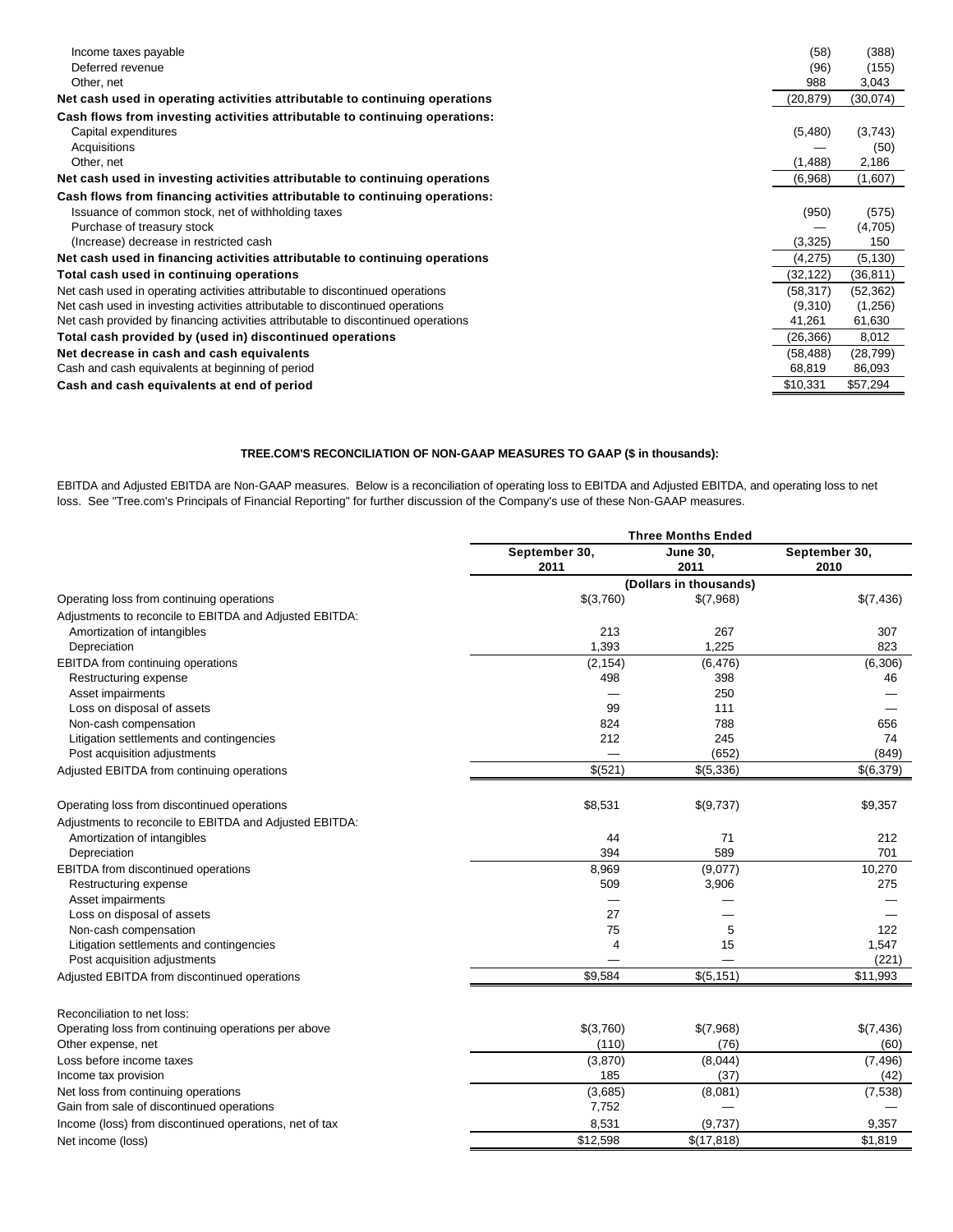### **TREE.COM'S PRINCIPLES OF FINANCIAL REPORTING**

Tree.com reports Earnings Before Interest, Taxes, Depreciation and Amortization ("EBITDA"), and adjusted for certain items discussed below ("Adjusted EBITDA"), as supplemental measures to GAAP. These measures are two of the primary metrics by which Tree.com evaluates the performance of its businesses, on which its internal budgets are based and by which management is compensated. Tree.com believes that investors should have access to the same set of tools that it uses in analyzing its results. These non-GAAP measures should be considered in addition to results prepared in accordance with GAAP, but should not be considered a substitute for or superior to GAAP results. Tree.com provides and encourages investors to examine the reconciling adjustments between the GAAP and non-GAAP measure discussed below.

### **Definition of Tree.com's Non-GAAP Measures**

EBITDA is defined as operating income or loss (which excludes interest expense and taxes) excluding amortization of intangibles and depreciation.

Adjusted EBITDA is defined as EBITDA excluding (1) non-cash compensation expense, (2) non-cash intangible asset impairment charges, (3) gain/loss on disposal of assets, (4) restructuring expenses, (5) litigation settlements and contingencies, (6) pro forma adjustments for significant acquisitions or dispositions, and (7) one-time items. Adjusted EBITDA has certain limitations in that it does not take into account the impact to Tree.com's statement of operations of certain expenses, including depreciation, non-cash compensation and acquisition related accounting. Tree.com endeavors to compensate for the limitations of the non-GAAP measure presented by also providing the comparable GAAP measures with equal or greater prominence and descriptions of the reconciling items, including quantifying such items, to derive the non-GAAP measure.

### **Pro Forma Results**

Tree.com will include Adjusted EBITDA pro forma adjustments for significant acquisitions and dispositions only if it views a particular transaction as significant in size or transformational in nature. For the periods presented in this report, there are no pro forma adjustments for significant acquisitions or dispositions included in EBITDA and Adjusted EBITDA.

### **One-Time Items**

Adjusted EBITDA is adjusted for one-time items, if applicable. Items are considered one-time in nature if they are non-recurring, infrequent or unusual, and have not occurred in the past two years or are not expected to recur in the next two years, in accordance with SEC rules. For the periods presented in this report, there are no adjustments for one-time items.

### **Non-Cash Expenses That Are Excluded From [Tree.com](http://tree.com/)'s Non-GAAP Measures**

Non-cash compensation expense consists principally of expense associated with the grants of restricted stock units and stock options. These expenses are not paid in cash, and Tree.com will include the related shares in its calculations of fully diluted shares outstanding. Upon vesting of restricted stock units and the exercise of certain stock options, the awards will be settled, at Tree.com's discretion, on a net basis, with Tree.com remitting the required tax withholding amount from its current funds.

Amortization and impairment of intangibles are non-cash expenses relating primarily to acquisitions. At the time of an acquisition, the intangible assets of the acquired company, such as purchase agreements, technology and customer relationships, are valued and amortized over their estimated lives.

### **Safe Harbor Statement Under the Private Securities Litigation Reform Act of 1995**

The matters contained in the discussion above may be considered to be "forward-looking statements" within the meaning of the Securities Act of 1933 and the Securities Exchange Act of 1934, as amended by the Private Securities Litigation Reform Act of 1995. Those statements include statements regarding the intent, belief or current expectations or anticipations of Tree.com and members of our management team. Factors currently known to management that could cause actual results to differ materially from those in forward-looking statements include uncertainties surrounding the potential sale transaction related to the assets of our LendingTree Loans business, including: the uncertainty as to the timing of the closing, whether stockholders will approve the sale transaction, the possibility that competing offers for the assets will be made, the possibility that various closing conditions for the transaction may not be satisfied or waived, and the effects of disruption from the transaction making it more difficult to maintain relationships with employees, customers and other business partners. These and additional factors to be considered are set forth under "Risk Factors" in our Annual Report on Form 10-K for the period ended December 31, 2010, our Quarterly Report on Form 10-Q for the period ended March 31, 2011, and June 30, 2011, and in our other filings with the Securities and Exchange Commission. We undertake no obligation to update or revise forward-looking statements to reflect changed assumptions, the occurrence of unanticipated events or changes to future operating results or expectations.